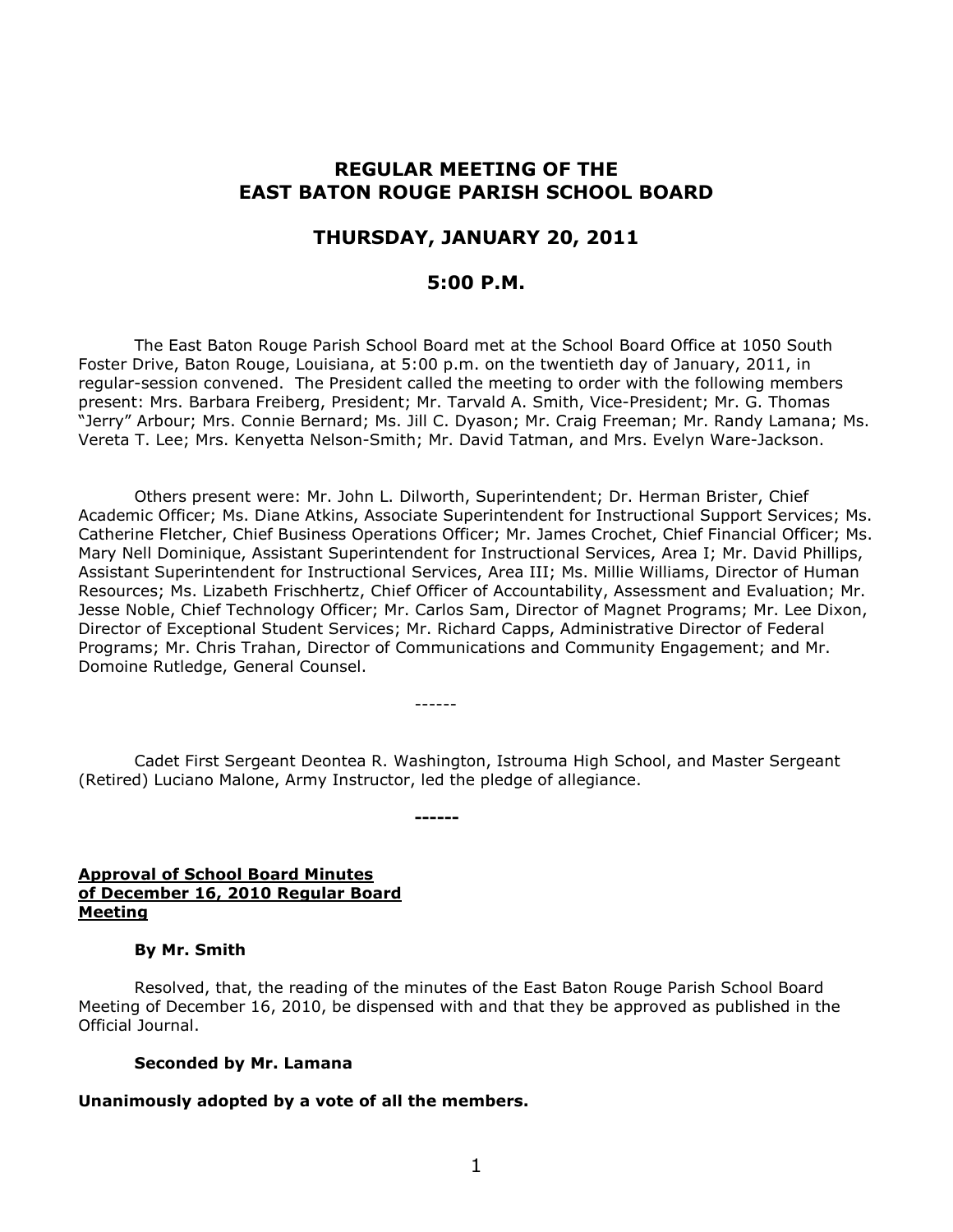#### **Approval of Personnel Changes Since School Board Meeting of December 16, 2010**

#### **By Mr. Smith**

Resolved, that, the changes in personnel since the School Board Meeting of December 16, 2010, be, and they are, hereby approved. **(A copy of the Changes has been marked "Official Copy" and placed in the files of the Board.)**

**------**

#### **Seconded by Mrs. Bernard**

#### **Unanimously adopted by a vote of all the members.**

**-----**

**Adoption of Resolution Proclaiming February 7 – 11, 2011, as "National School Counseling Week"**

#### **By Mrs. Ware-Jackson**

Resolved, that, the East Baton Rouge Parish School Board does hereby adopt a resolution proclaiming February 7 – 11, 2011, as "National School Counseling Week**." (A copy of the Resolution has been marked "Official Copy" and placed in the files of the Board.)**

**Seconded by Mr. Smith**

# **Unanimously adopted by a vote of all the members.**

**------**

# **Approval of Consent Agenda Items**

# **By Ms. Dyason**

Resolved, that, the East Baton Rouge Parish School Board does hereby approve the Consent Agenda items.

# **Seconded by Mrs. Bernard**

**Unanimously adopted by a vote of all the members.**

**------**

*The following items were approved as part of the Consent Agenda:*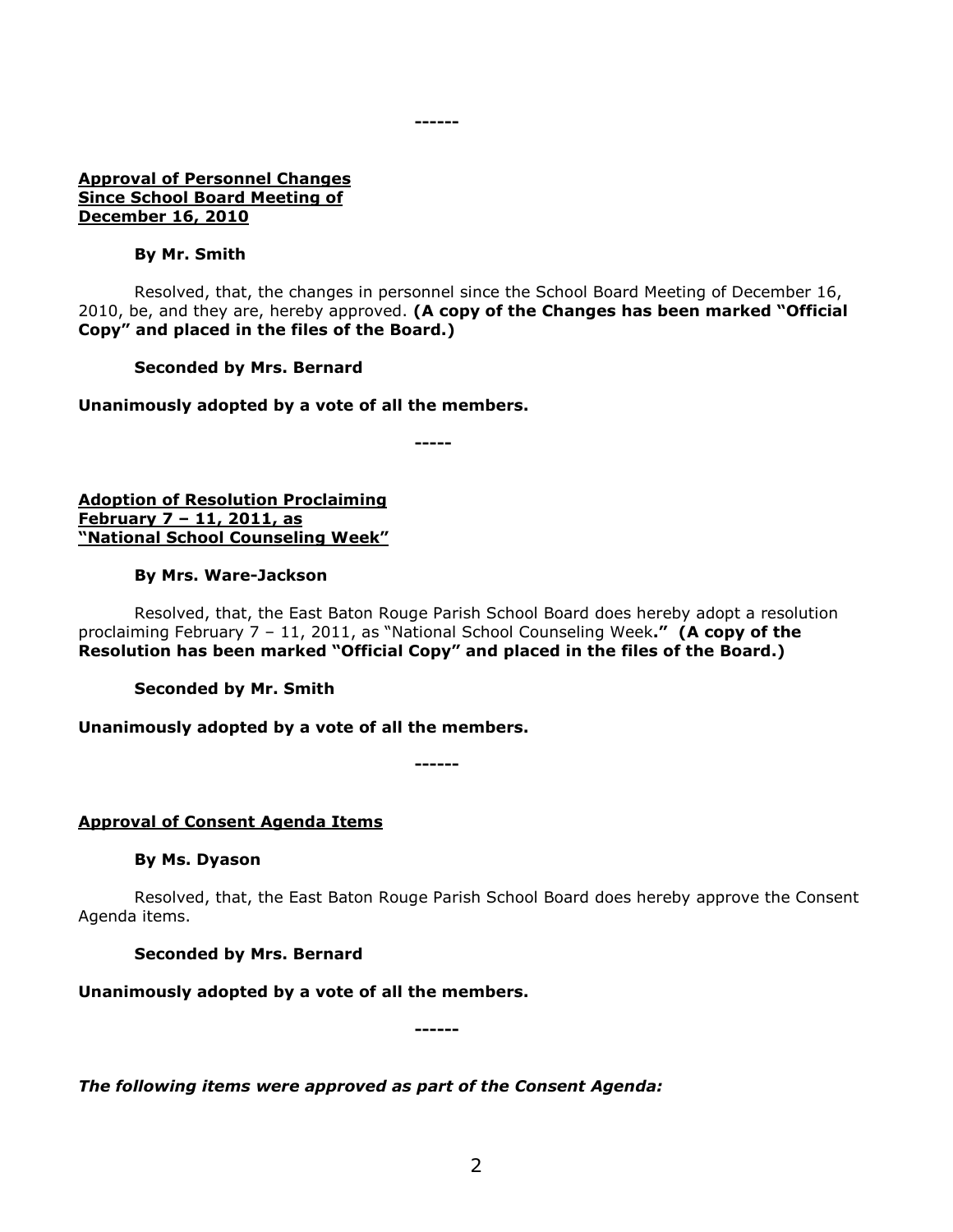# **Items approved by the Committee of the Whole for recommendation to the Board:**

**------**

Approval of staff's request to execute a contract with Louisiana State University to assist in developing a system-wide writing framework to address declining writing scores as measured by state assessments. In addition, the district will receive intensive professional development in the area of writing instruction relative to the writing framework developed. The fixed cost in the amount of \$70,000 will be funded by the Board approved literacy/reading budget.

Approval of staff's request to accept a Teacher Advancement Program (TAP) grant award in the amount of \$40,260 to be divided equally between Claiborne Elementary and Cedarcrest-Southmoor Elementary Schools.

Approval of an updated Testing Program Policy (II).

------

# *END OF CONSENT AGENDA ITEMS*

**------**

#### **Authorization for Staff to Prepare and Issue a Request for Qualifications (RFQ) for Architectural Design Consulting Services**

# **By Mr. Arbour**

Resolved, that, the East Baton Rouge Parish School Board does hereby give authorization for staff to prepare and issue a Request for Qualifications (RFQ) to seek proposals to provide Architectural Design Consulting Services for the Progress Elementary School Replacement Project as specified in the 2009 Tax Plan Continuation.

# **Seconded by Ms. Lee**

# **Unanimously adopted by a vote of all the members.**

------

**Review of Superintendent's Recommendation for Expulsion of a Student**

This item was withdrawn by the Superintendent.

**------**